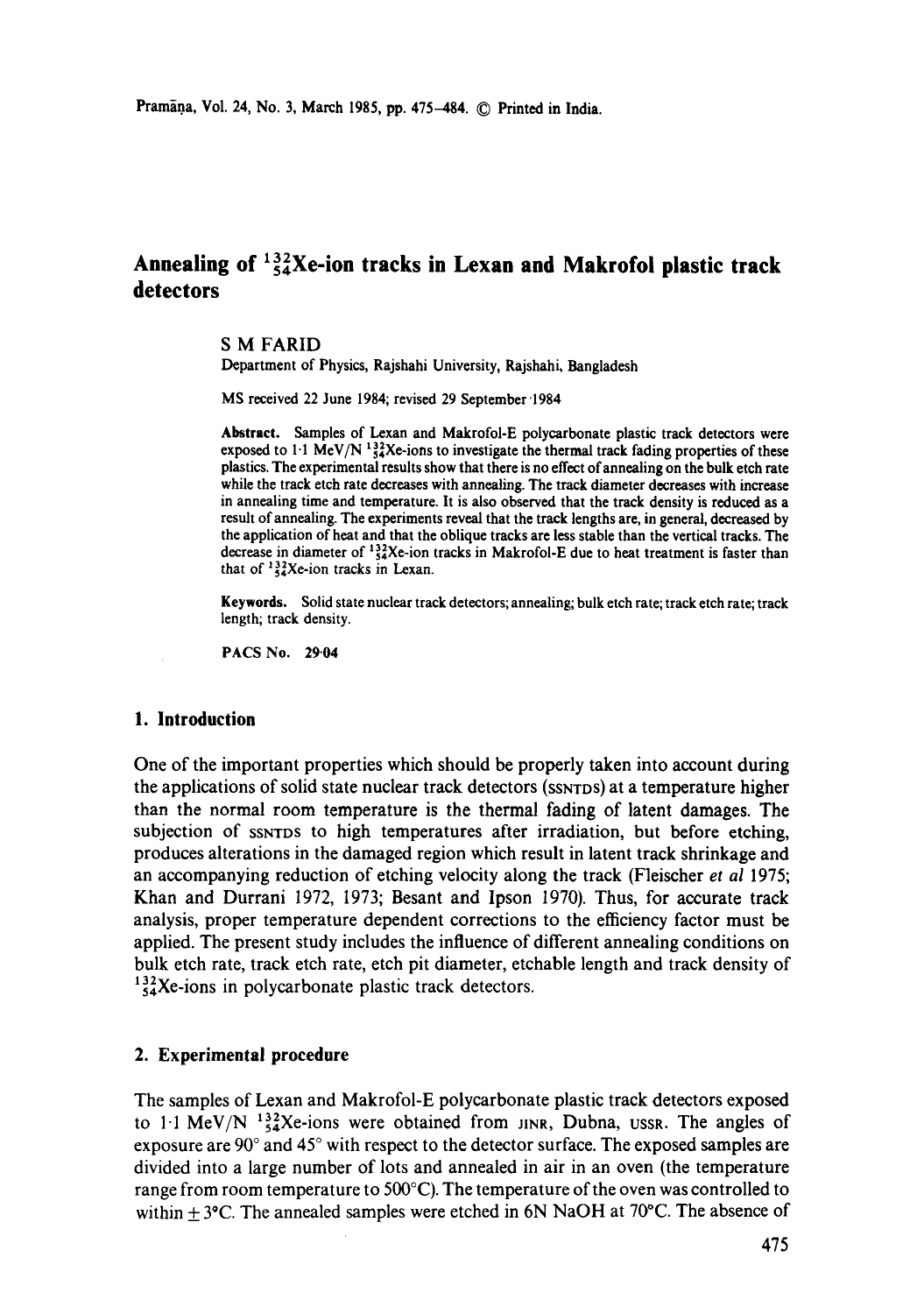## 476 *S M Farid*

error bars in all the figures represents the accuracy better than the size of the symbols used in the figures.

## **3. Results and discussions**

## 3.1 *Variation of track diameter with etching temperature*

Lexan and Makrofol-E samples exposed vertically to  $\frac{132}{54}$ Xe-ions are etched simultaneously in 6N NaOH solution at a particular etching temperature. Figures 1 and 2 show the results of our diameter measurements with etching time for  $\frac{132}{54}$ Xe-ion tracks in Lexan and Makrofol-E respectively. The curves show a linear relationship between track diameter and etching time for different etching temperatures. Comparison of figures 1 and 2 shows that the diameter of  $^{132}_{54}$ Xe-ion tracks in Lexan is slightly greater than that in Makrofol-E at a particular etching time for a constant temperature. Dwivedi and Mukherji (1979) observed similar linear relationship between diameter of fission fragment tracks and etching time in Lexan detector for different etching temperatures. Somogyi (1972) also found a linear relationship between diameter of  $\alpha$ tracks in Makrofol-E and etching time for different etching temperatures.



Figure 1. Variation of track diameter with etching time for  $\frac{132}{24}$ Xe-ion tracks in Lexan for different etching temperatures.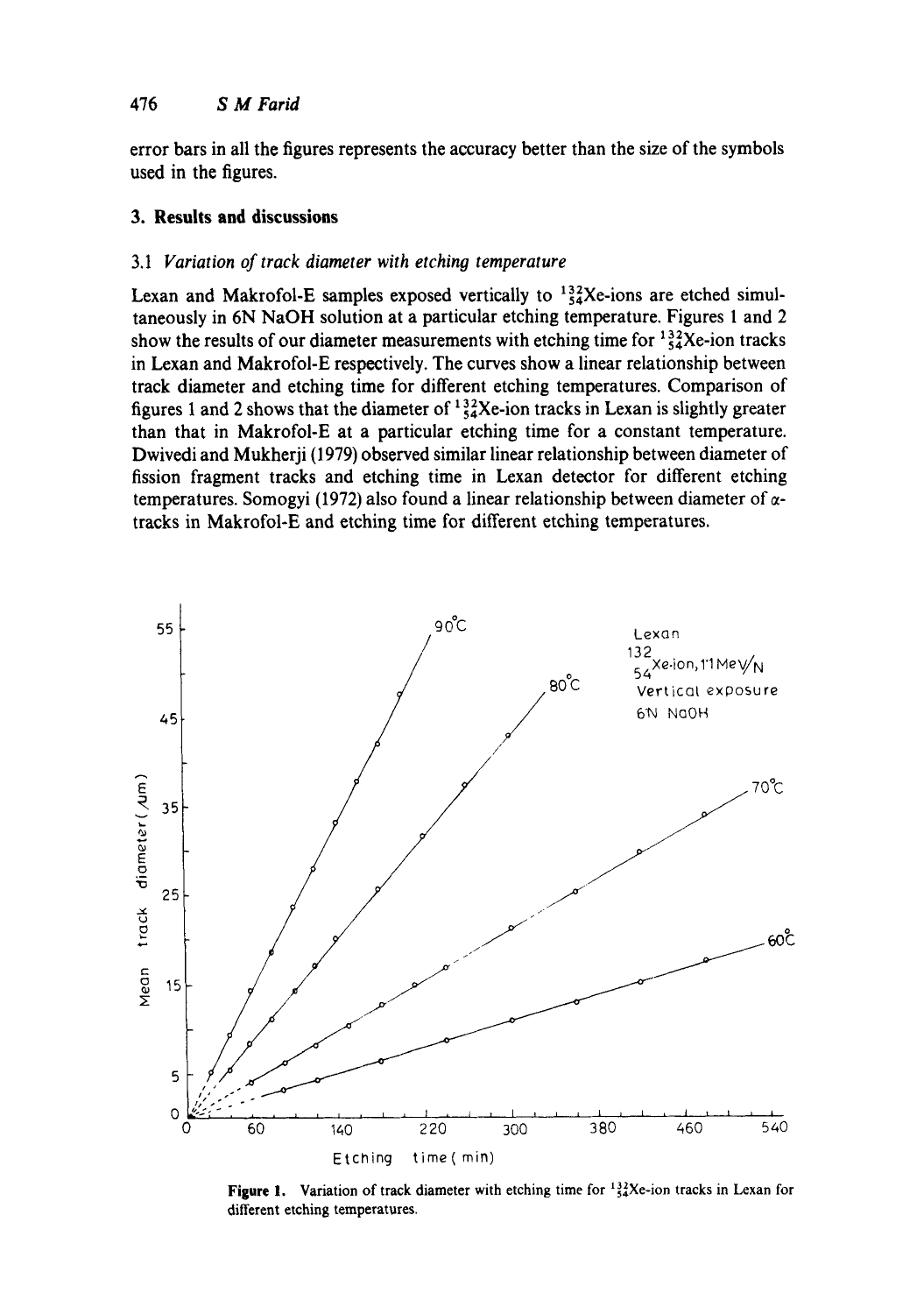

**Figure 2.** Variation of track diameter with etching time for  $^{132}_{54}$ Xe-ion tracks in Makrofol-E for different etching temperatures.

## 3.2 *Effect of annealing on the bulk etch rate*  $V<sub>b</sub>$

Unexposed samples of Lexan and Makrofol were annealed for 30 min at different temperatures. The samples were then etched simultaneously in 6N NaOH at 70°C. The removed layers of the sheets were measured using a microthickness gauge with a least count =  $0.5 \mu$ m. In figure 3 the thickness removed from a single surface of the detector is plotted as a function of etching time at two annealing temperatures. It is observed that there is no change in the bulk etch rate of both the plastics up to 190°C. Even at this annealing temperature the sheets are satisfactorily elastic. Lasting deformations are observed from 175°C upwards. Annealing times longer than 30 min lead to gradual deterioration of the surface qualities of the plastic, which is undesirable in their application as track detectors.

#### 3.3 *Effect of annealing temperature on track diameter*

After studying the general properties of bulk material subjected to thermal treatments, we extended the investigations to plastic sheets irradiated with  $^{132}_{54}$ Xe-ions. One of our aims is to establish the appropriate temperature suitable for the eradication of latent tracks. Samples of Lexan and Makrofol exposed vertically to  $^{132}_{54}$ Xe-ions were annealed at various temperatures for I0 min. From our earlier experiences and the prescription of Khan and Durrani (1972) for polycarbonate plastics, the annealing time was chosen as 10 min. The annealed samples are then etched in 6N NaOH at 70'C. The etchpit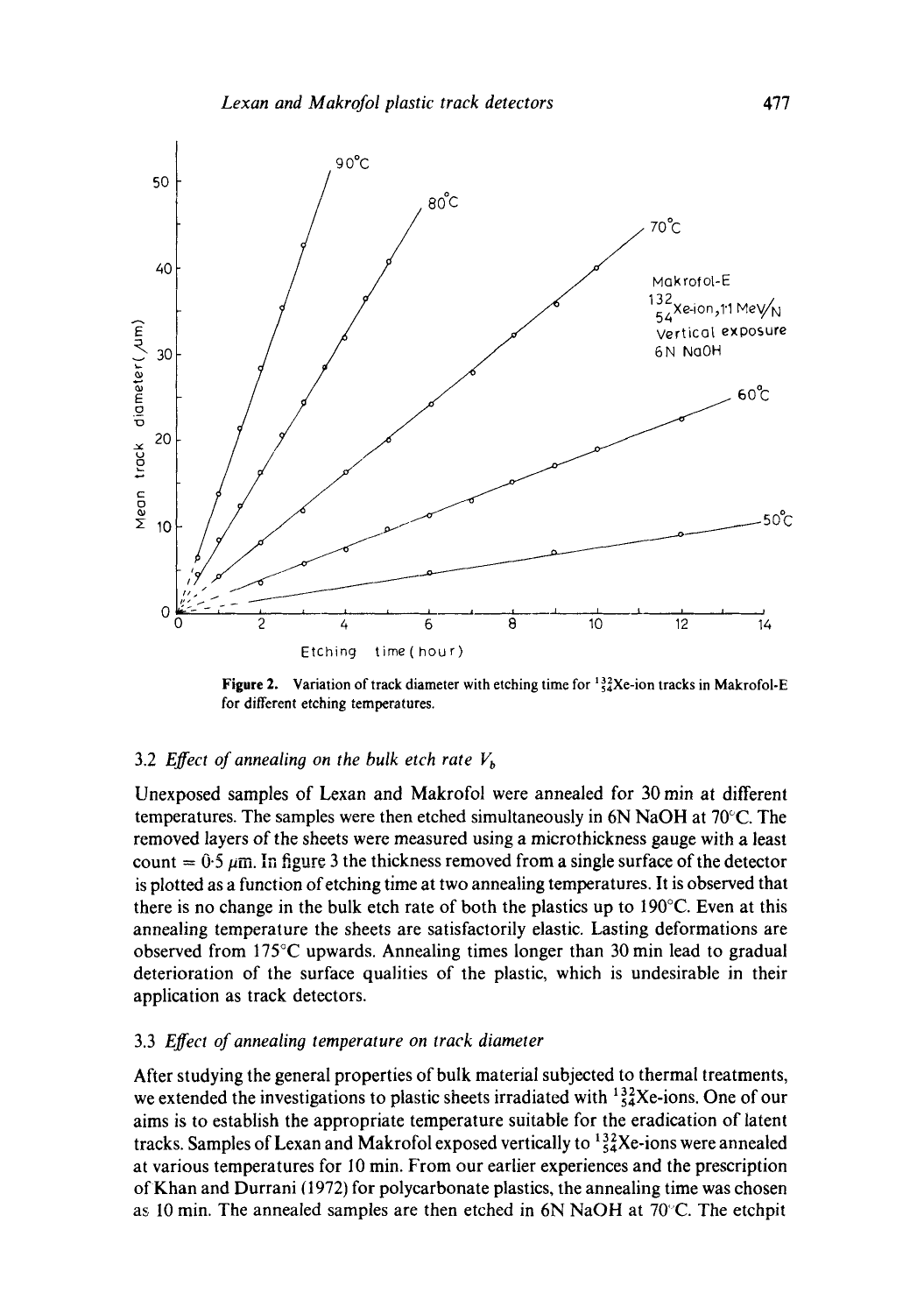

Figure 3. Removed layer *vs* etching time curves for Lexan and Makrofol-E annealed at two temperatures for 30 min.

diameters are measured as a function of the removed layer. The results are shown in figures 4 and 5 for Lexan and Makrofol-E respectively. The inset in figures 4 and 5 gives a plot of the track diameters after removing a 10  $\mu$ m thick surface layer as a function of annealing temperature. Thus to eradicate  $^{132}_{54}$ Xe-ion tracks completely, 10 min of annealing must be applied at 195 and 200°C in Makrofol and Lexan respectively.

#### 3.4 *Effect of annealing time on track diameter*

Exposed samples of Makrofol-E are annealed at 150 and 165°C for different lengths of time. Figure 6 shows the effects of annealing time on the etchpit diameters of 1.1 MeV/N  $^{132}_{54}$ Xe-ions entering vertically, after removing a 10  $\mu$ m thick surface layer of the individual detector samples. The same curve for  $^{132}_{24}$ Xe-ion in Lexan is shown in figure 7 for an annealing temperature of 150°C. It can be observed that each curve consists of a steeply and a slowly falling component. It is apparent from the figure that a part of the radiation-damaged region produced by  $^{132}_{54}Xe$ -ions is already eradicated at the given temperature by short annealing, however in the more stable region persistent after the treatment, no considerable change is brought about even by a significant extension of annealing time. At a higher temperature of annealing  $(165^{\circ}$ C in figure 6), the slowly falling component of the curve starts early. Since the measurements at other temperatures for  $\frac{132}{54}$ Xe-ions display a similar tendency for both the plastics used, they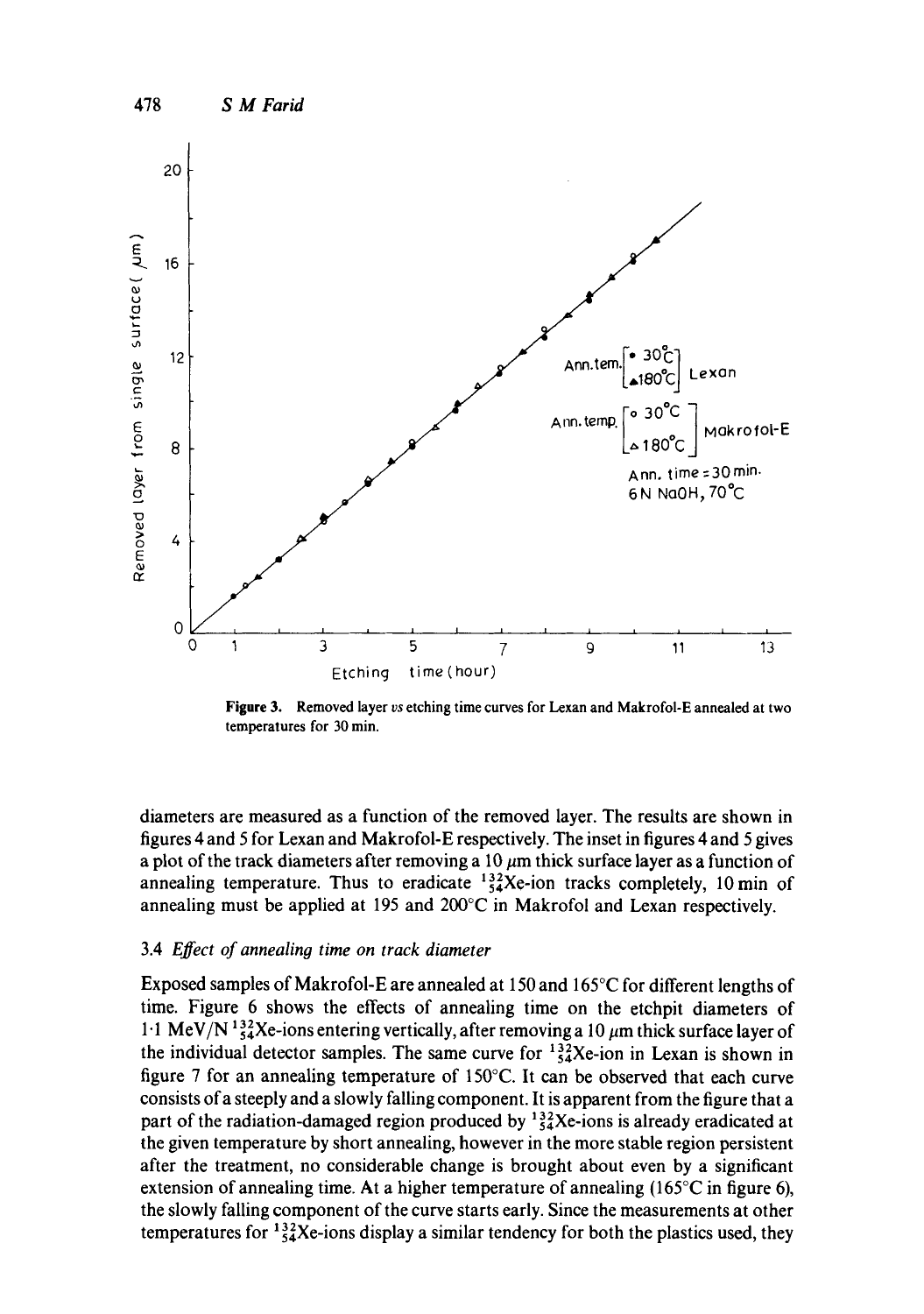

**Figure 4.** Relationship between track diameter and removed layer for <sup>132</sup><sub>54</sub>Xe-ion tracks in **Lexan annealed for 10 min at different temperatures.** 



**Figure 5.** Relationship between track diameter and removed layer for <sup>132</sup><sub>54</sub>Xe-ion tracks in Makrofol-E annealed for l0 min at various temperatures.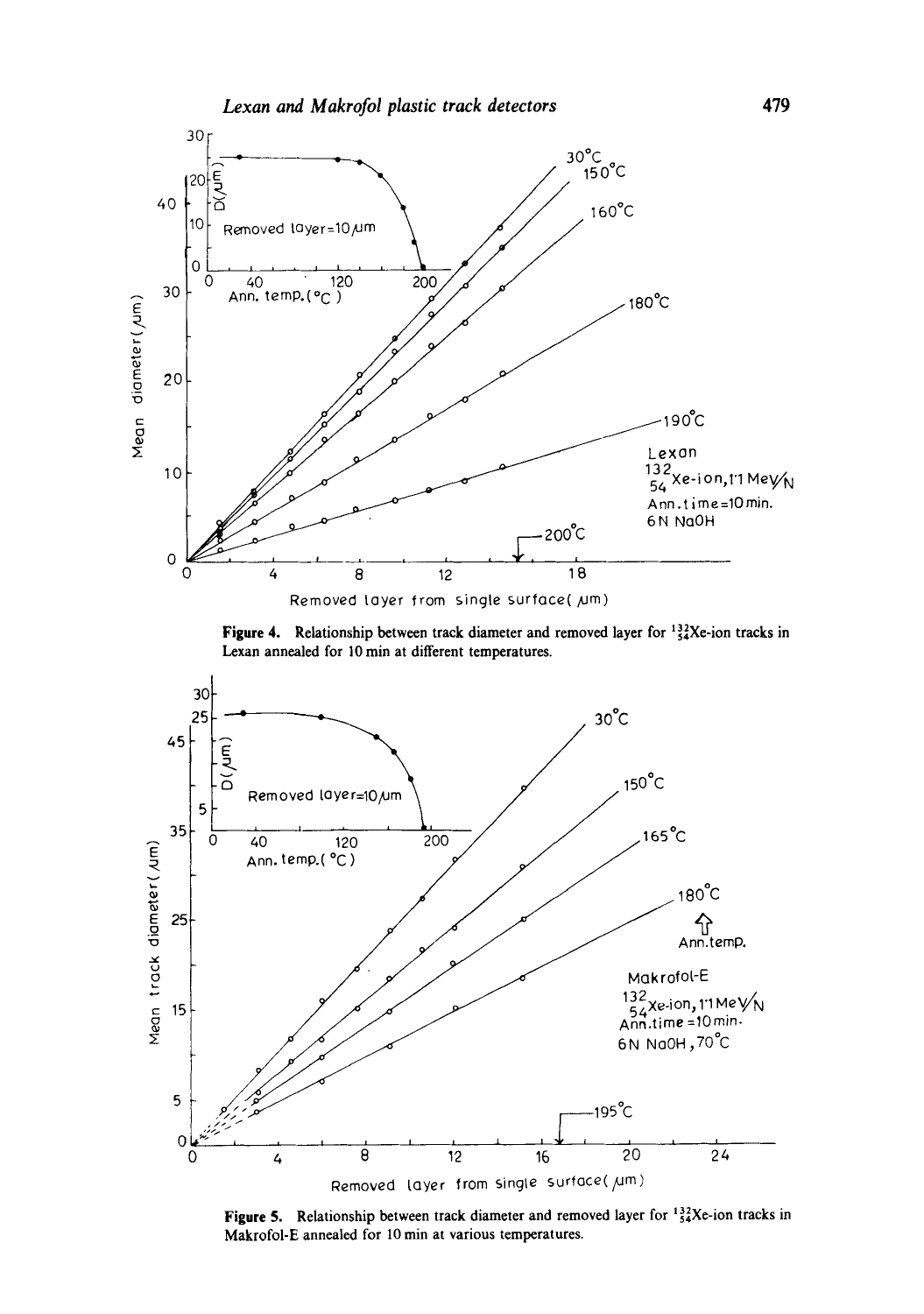

**Figure 6.** Relationship between track diameter and annealing time for  $^{132}_{54}$ Xe-ion in Makrofol-E **detector annealed at 150 and** 165°C.



**Figure 7.** Relationship between track diameter and annealing time for  $^{132}_{54}$ Xe-ion in Lexan **annealed at** 150°C.

are not shown. Khan and Durrani (1972, 1973) and Somogyi (1972) also observed the **decrease in diameter after annealing at-particle tracks in Lexan and Makrofol-E respectively.** 

#### **3.5** *Effect of annealing temperature on track etch rate*

Experiments are conducted to show the decrease in  $V_t$  of  $^{132}_{54}$ Xe-ion tracks. The ratio of track and bulk etch rates ( $V = V_i/V_b$ ) is evaluated for different temperatures from the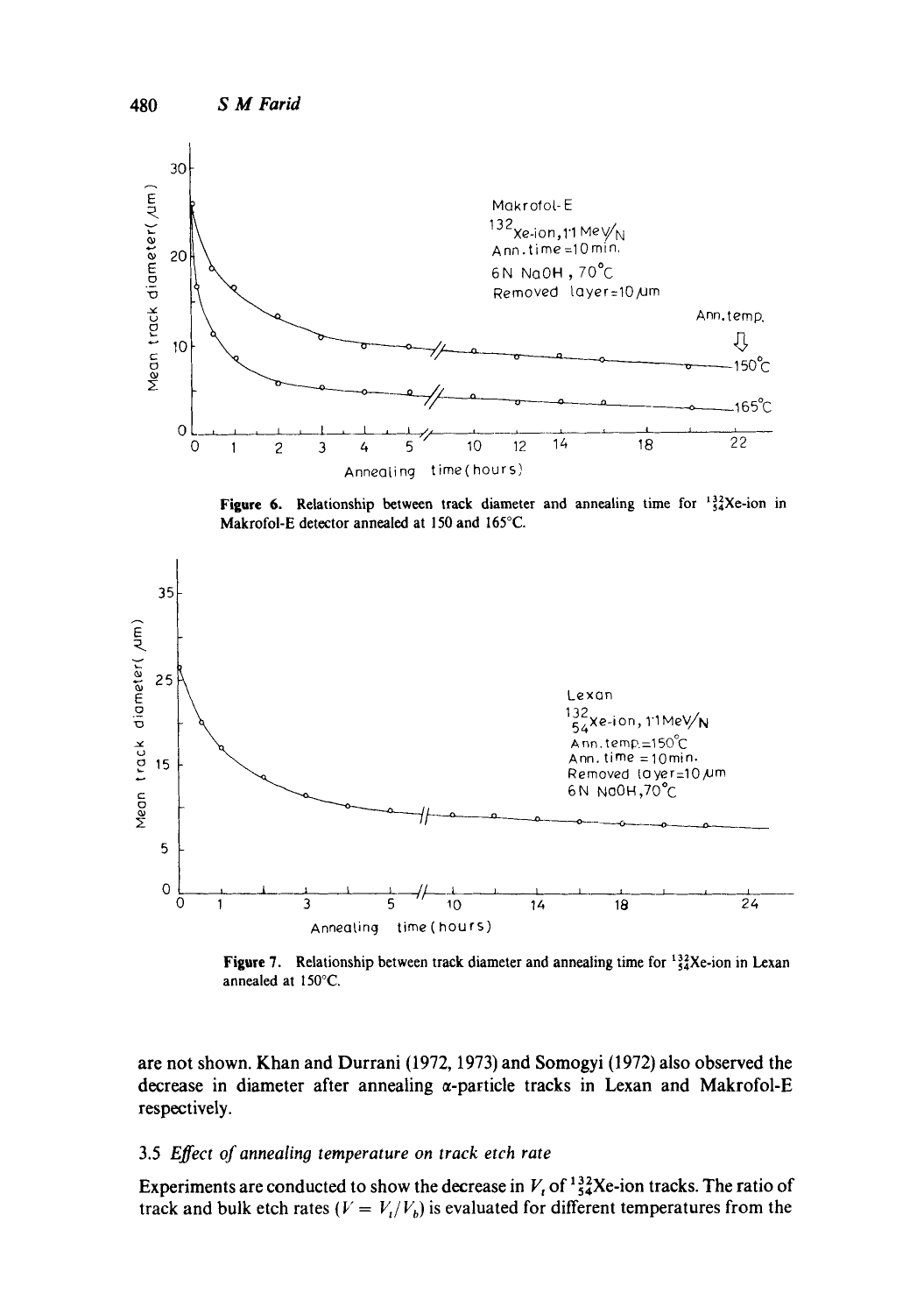**initial slopes, S of the curves shown in figures 4 and 5 using the relation (Somogyi 1972; Luck 1974; Schlenk** *et al* **1975; Somogyi and Szalay 1972),** 

$$
V = \frac{1 + 0.25S^2}{1 - 0.25S^2}.
$$

**Then this etch rate ratio is plotted against the annealing temperature as shown in figure 8. It is observed that** *V,* **decreases with annealing temperature.** 

#### **3.6** *Effect of annealing temperature on diameter distribution*

**Samples of Lexan and Makrofol-E exposed vertically to**  $\frac{132}{4}$ **Xe-ions were annealed for 10min at 150°C. The areas of annealed and unannealed samples were determined precisely to obtain the track density. The annealed and unannealed samples were etched simultaneously in 6N NaOH at 70°C. Figure 9 shows the diameter distributions of**   $\frac{132}{84}$ Xe-ion tracks in Lexan after removing 12  $\mu$ m thick surface layer of the individual **detectors. The experiments reveal that after annealing, not only the track density is**  reduced, but also the diameters of the etched  $\frac{132}{54}$ Xe-ion tracks are diminished as a result **of lower etching velocity in the damage trail. Somogyi (1966) also made similar remarks**  after conducting annealing experiments on  $\alpha$ -particle tracks in polycarbonate detectors. Since the annealing experiments conducted on Makrofol-E exposed to  $^{132}_{54}$ Xe-ion **confirm the above conclusions, the histograms of the annealed and unannealed tracks**  in Makrofol-E are not presented here. The histograms of annealed  $\frac{132}{54}$ Xe-ion tracks in **Lexan and Makrofol-E are shown in figure 10 for comparison. It is evident that the** 



**Figure 8.** Etch rate ratio,  $V = V_t/V_b$  as a function of annealing temperature for  $^{132}_{54}$ Xe-ion in **Lexan and Makrofol-E detector.**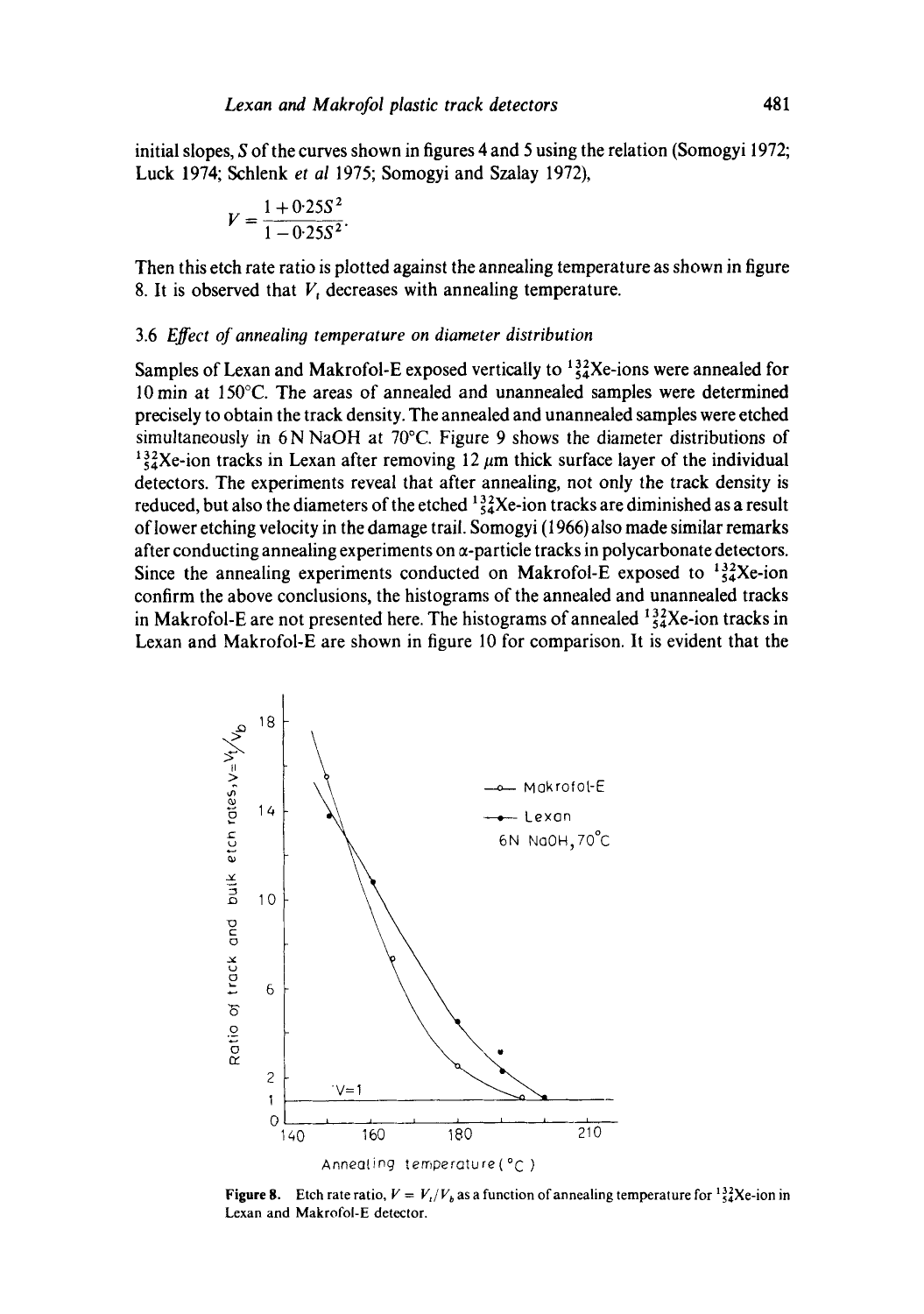

**Figure 9.** Diameter distribution of unannealed and annealed  $\frac{132}{34}$ Xe-ion tracks in Lexan plastic detector.

diameters of  $^{132}_{54}$ Xe-ion tracks in Makrofol-E decrease at a faster rate with annealing time/annealing temperature as compared to that in Lexan.

#### 3.7 *Effect of temperature on maximum etchable range*

Makrofol-E detector samples exposed to 1.1 MeV/N  $^{132}_{54}$ Xe-ions at an angle of 45° with respect to the detector surface were annealed at different temperatures for 10 min. The samples were then etched simultaneously in 6N NaOH at  $70^{\circ}$ C until the track ends become round. The maximum etched track lengths were determined following the procedure of Benton (1968), Dwivedi and Mukherji (1979), Farid and Sharma (1983, 1984). The effect of annealing temperature on maximum etchable length *(i.e.* range) of  $^{132}_{54}$ Xe-ions in Makrofol-E is shown in figure 11. It is clear from the figure that the track length decreases by the application of heat. Again it is noted that the tracks are completely erased out when annealed for 10 min at 186°C. From the results shown in figures 5 and 11 it can be concluded that the vertical tracks are more stable than oblique tracks and require higher temperature for their complete erasure.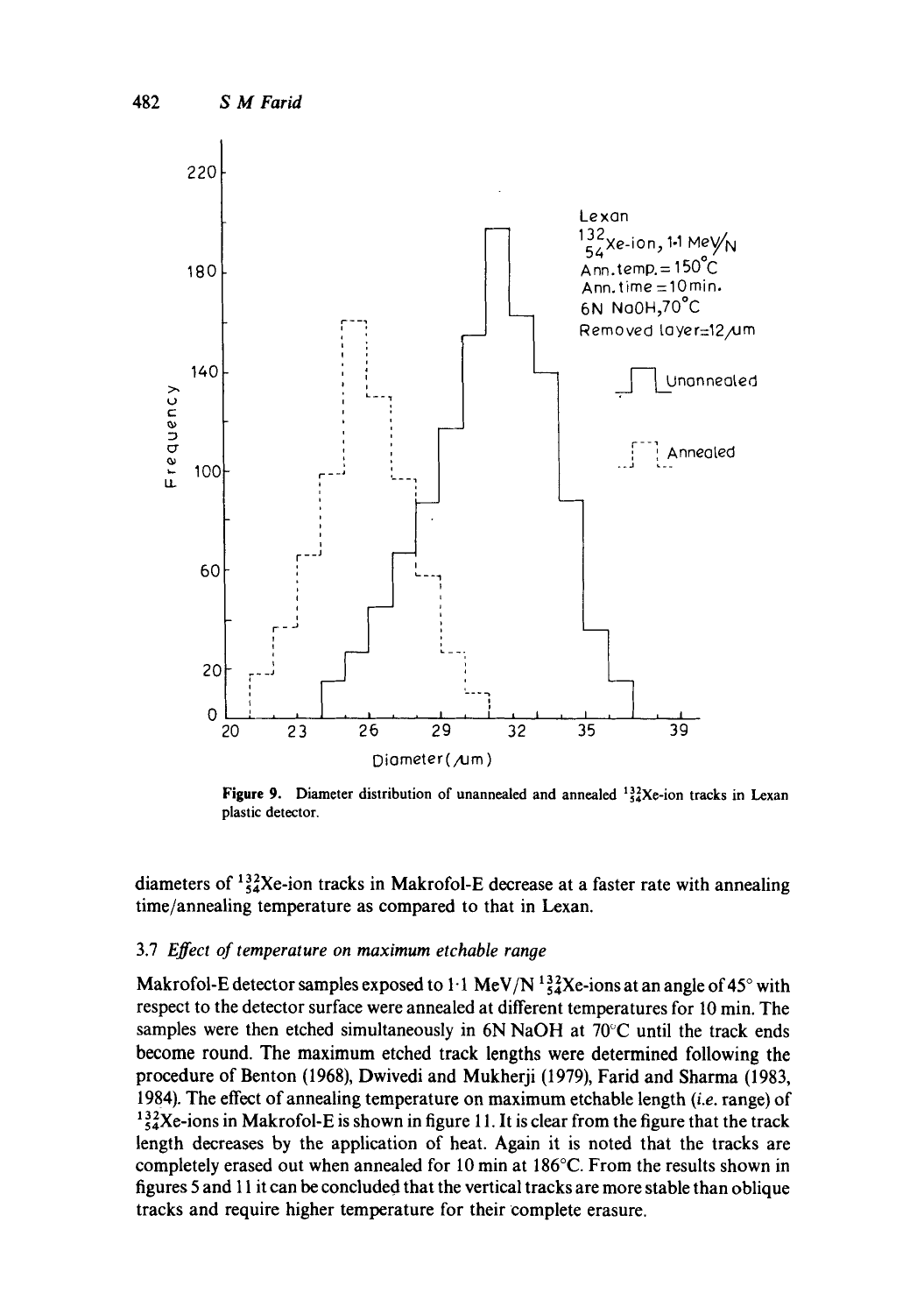

**Figure 10.** Diameter distribution of annealed  $^{122}_{24}$ Xe-ion track in Lexan and Makrofol-E plastic detectors.



Figure 11. Variation of maximum etchable track length *(i.e.* range) of  $^{132}_{54}Xe$ -ion in Makrofol-E with annealing temperature.